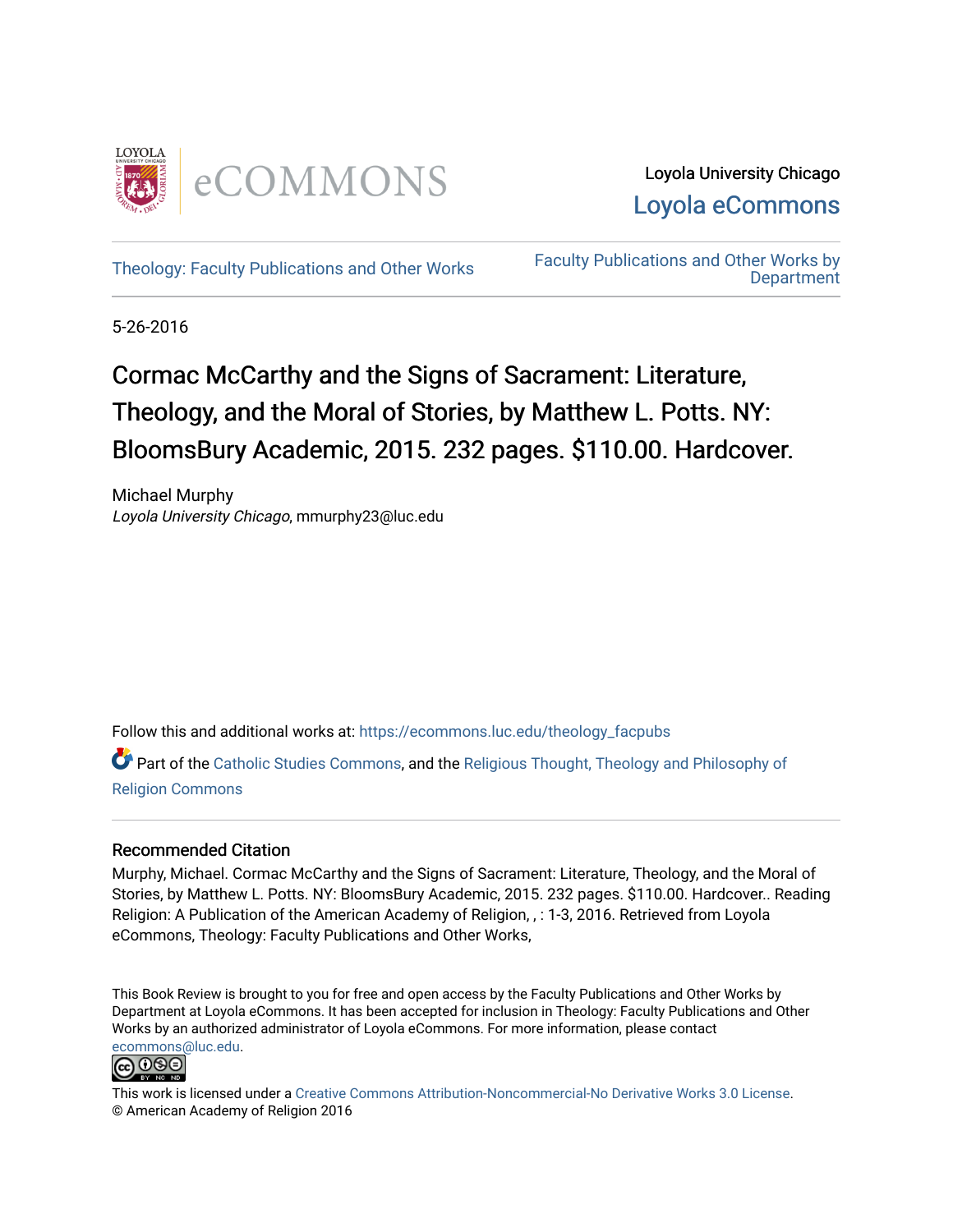# CORMAC **McCARTHY**

Matthew L. Pott

**BLOOMSBUF** 

# **[Cormac McCarthy and](http://readingreligion.org/) the Signs of Sacrament**

### **Literature, Theology, and the Moral of Stories**

Matthew L. Potts

New York, NY: Bloomsbury Academic, September 2015. 232 pages. \$110.00. Hardcover. ISBN 9781501306556. *For other formats: Link to Publisher's Website.* **Review**

To those interested in the dynamic relationship between theology and literature, the work of novelist Cormac McCarthy has long been begging for a sustained critical treatment. With the recent release of Mathew Potts's *Cormac McCarthy and the Signs of Sacrament*, we are treated to such a book—a study that is to be particularly commended for mining the theological content so prevalent in McCarthy's work. By and large, and with some qualification, Pott's beautifully written text makes choice contributions not only to sacramental aesthetics, but to the fields of ethics and narrative theory as well.

Drawing on an impressive scope of (mostly) modern and late modern critics, philosophers, and theologians (from Aquinas to Luther, Nietzsche, Barth, Arendt, and Judith Butler), Potts sets out to propose various ways in which "McCarthy's routine and extensive use of sacramental imagery means to deploy" a precisely "cruciform" logic—a literary enfleshment of Luther's *theologia crucis*—that analogically develops in McCarthy's fiction  ["a distinct mo](http://readingreligion.org/filters/reviews-coming-soon)ral visi[on, a sacramental ethic](http://readingreligion.org/filters/received)s." Pot[ts tracks sa](http://readingreligion.org/books)crame[ntal elements an](http://readingreligion.org/editor-s-corner)d imagery in innovative ways, paying focused attention to how sacramental signs emerge through representative postmodern means and themes: identity, dispossession, agency, and narrative, to name a few.

Clearly, many contemporary critics are interested in sacramental aesthetics as well. Early in the text, Potts engages one such critic, Regina Schwartz, a literary scholar whose recent foray into sacramental poetics seeks to trace divine presence. Schwartz argues that since the time "God left the world" in the Luther-begotten English Renaissance, traces of the sacred have been dislocated from mainly ecclesial settings to primarily aesthetic p[rod](http://reddit.com/submit?url=http://readingreligion.org/books/cormac-mccarthy-and-signs-sacrament&title=Cormac McCarthy and the Signs of Sacrament)ucti[ons](http://twitter.com/share?url=http://readingreligion.org/books/cormac-mccarthy-and-signs-sacrament&text=Cormac McCarthy and the Signs of Sacrament http://readingreligion.org/books/cormac-mccarthy-and-signs-sacrament via @[socialmedia:sm-twitter_username]) [or c](http://www.facebook.com/sharer.php?u=http://readingreligion.org/books/cormac-mccarthy-and-signs-sacrament&t=Cormac McCarthy and the Signs of Sacrament)[ultu](http://www.google.com/bookmarks/mark?op=add&bkmk=http://readingreligion.org/books/cormac-mccarthy-and-signs-sacrament&title=Cormac McCarthy and the Signs of Sacrament)[ral](http://www.linkedin.com/shareArticle?mini=true&url=http://readingreligion.org/books/cormac-mccarthy-and-signs-sacrament&title=Cormac McCarthy and the Signs of Sacrament) artifacts. Potts takes aspects of Schwartz's argument to task by beginning a promising consideration of how the tension between consubtantiation and transubstantiation that undergirds this phenomenon might be arrogated in literary spaces, but the conversation is moved aside too quickly. The reader wants more of this kind of thing—particularly the reader for whom th[e relationship between such](http://www.bloomsbury.com/us/cormac-mccarthy-and-the-signs-of-sacrament-9781501306556/) doctrinal dynamics mean everything to the development of a theologically-astute literary criticism.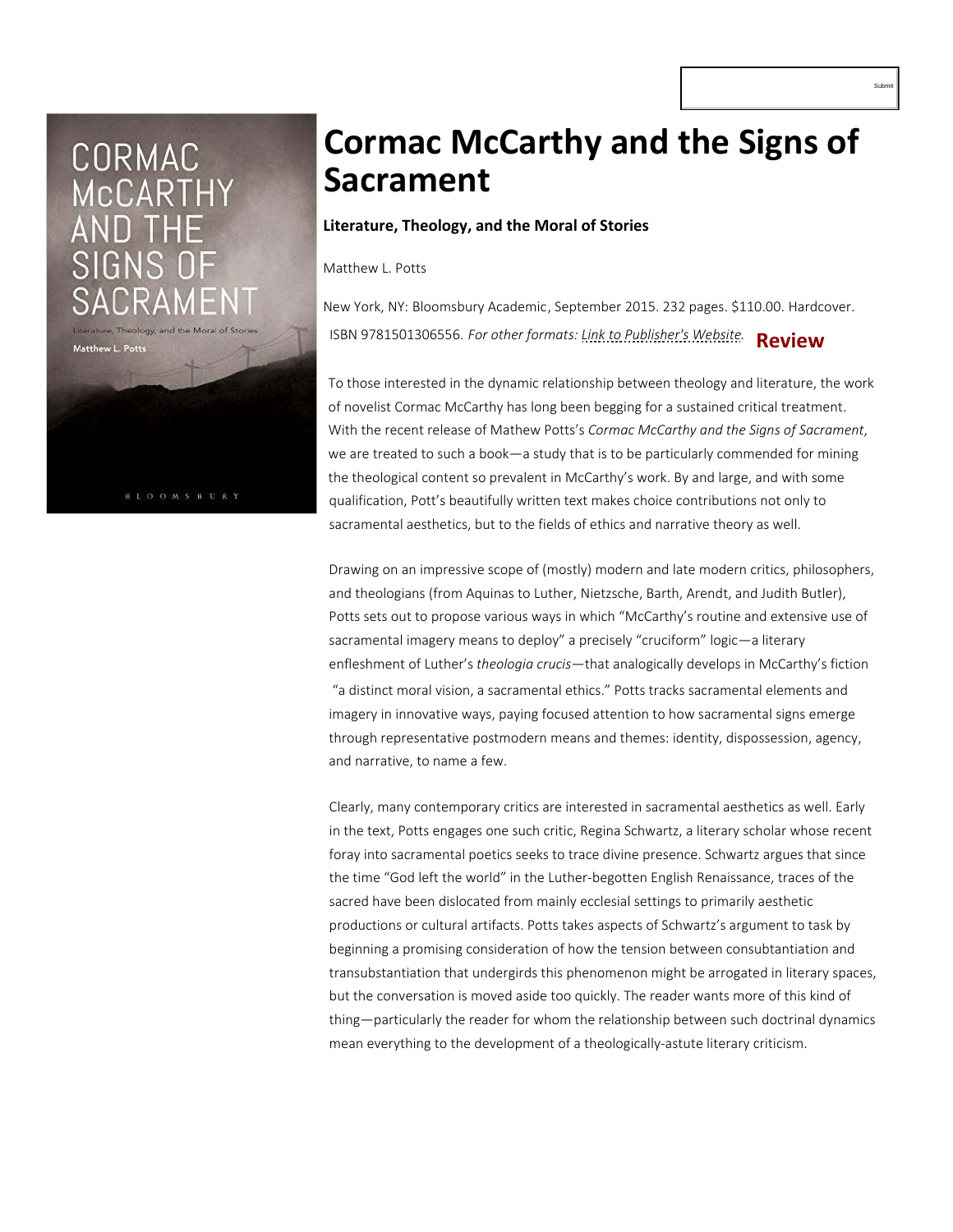But, as Potts discloses early, he is not on a mission to "enlist" McCarthy as a theologian. However, he is on a mission, at least implicitly, to recover the connection between aesthetics and ethics in the "godspent" worlds that McCarthy renders with such lyrical, God-haunted beauty. As Potts observes, in McCarthy "the sacramental and moral are deeply related," and Potts's project is to track this connection in a group of select texts, mainly *Sutree*, *Blood Meridian*, The Border Trilogy, *No Country for Old Men*, and *The Road*. Potts's work is explicitly theological and aims to develop a theology of narrative that is sacramental from the ground up. Following Butler, narrative promotes mutuality and community; narrative "does not ground us in ourselves," but in others, which is "its primary ethical relevance" (138). However, unlike Butler (who eschews supernatural transcendence), Potts seeks to extend this vision theologically, to a critical account of "God's signs and wonders," and to the transcending mysteries implicit in Christian ecclesiology and sacramentality.

However, a critical question also emerges: is the nearness of God implicit in a sacramental imagination actually present in McCarthy's novels? Does McCarthy's vision, a vision that has been legitimately characterized as "Gnostic," make credible space for the theological intimacy and implicit grace proper to sacramentality? The answer, as Potts does well to illustrate, is a qualified "yes," and the postmodern context out of which McCarthy writes becomes key in this consideration. The abandonment of God, a topic that has preoccupied the literary imagination in writers as disparate as Flannery O'Connor, Kurt Vonnegut, and David Foster Wallace, is also a trademark preoccupation of postmodern theology. But it is sacramentality (focusing as it does on mediation of phenomena through the finite, through the "material turn" of created "bodies") that is becoming of increasing interest to critics of all stripes. It is in this spirit that Potts tracks the empty spaces—tracks dispossession and abandonment—and the ways that the Christian sacramental tradition, a tradition founded upon the empty space of a tomb and fixed upon transcendent carnality, might credibly respond to and aesthetically represent these phenomena.

Potts is not the first to critically contemplate such an aesthetic, as is claimed; but he is the first to articulate a book-length postmodern sacramentality in McCarthy, a critical contribution that resonates constructively with others in this field and expands the conversation substantially. Still, there is also another kind of an "elephant in the room" in Pott's text. His "analogical" case for a sacramental vision in McCarthy derives more from Luther's *theologia crucis* than it does from the *analogia entis*, a normative trajectory central in traditional sacramental theology. Potts neglects this discourse, and the needed distinctions between the "dialectical" (i.e. Protestant) and "analogical" (i.e. Catholic) imaginations that ponder God's immanence and transcendence—distinctions based largely on competing theories of sacramentality (articulated by David Tracy and others)—are missing. Potts integrates many Catholic interlocutors (Metz, de Certeau, and Chauvet), but his reticence to name such theo-critical approaches as "Catholic" (a word that is sparingly used in the text, if at all) can be viewed as intellectually myopic. It's not clear whether or not Potts is sidestepping such distinctions in order to cultivate a more integrated Christian ecclesiology, but the gap is conspicuous in its absence and creates a kind of critical fog.